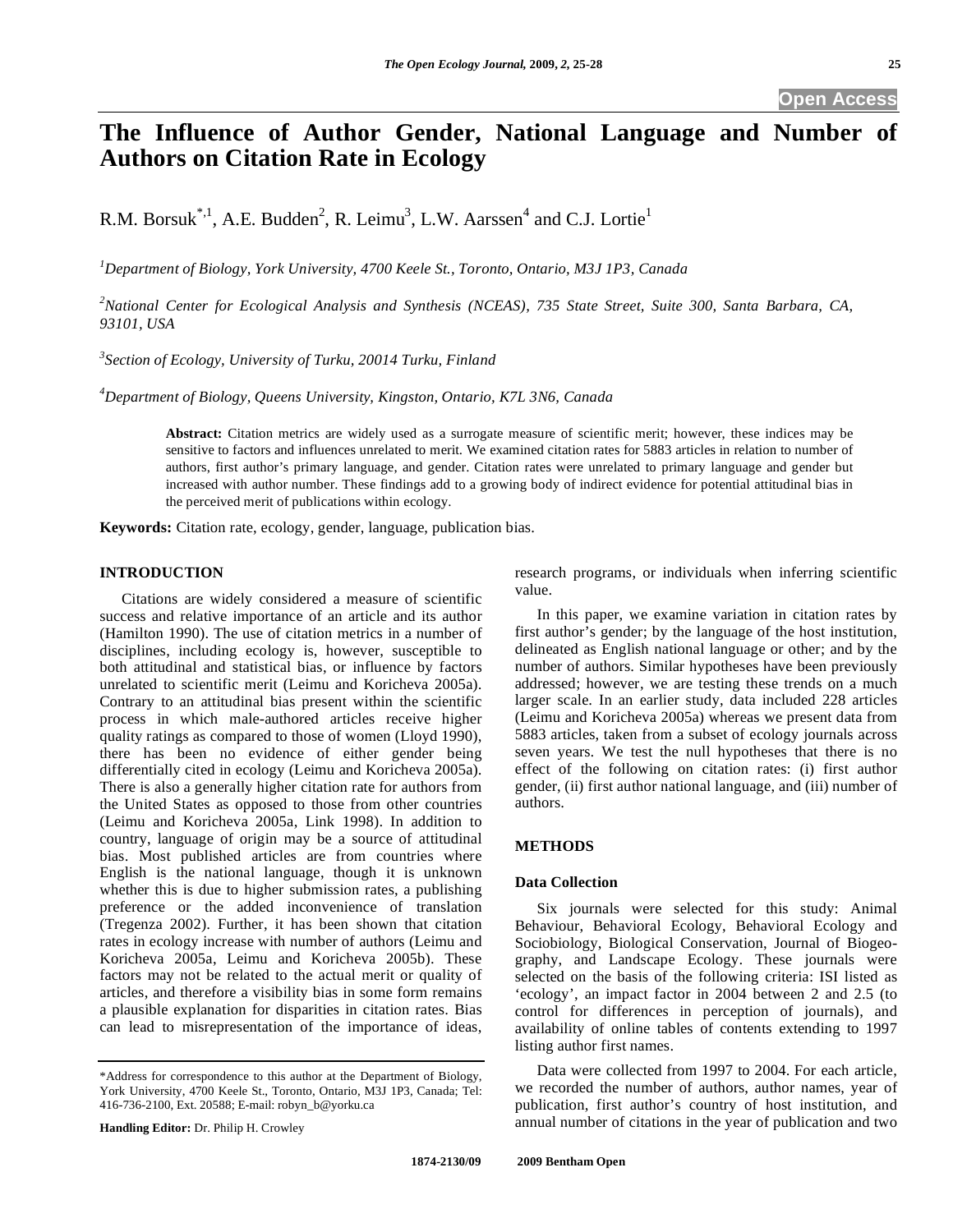years following. Articles published in 2001 were not included as one of our journals (*Behavioral Ecology*) implemented a change to its review policy in this year. Data were obtained using journal contents pages and ISI citation reports. For each first author, we assigned gender on the basis of first name (protocol and designations of Budden *et al.* (2008)), designating each author as female, male, unknown (gender could not be unambiguously determined from the first name), or initials (only initials were provided). There have been no differences found between in terms of tendency towards using initials to publish (Borsuk *et al.* 2008, Tregenza 2002).

 Not all of the publications included in the tables of contents were listed by the ISI citation database and some were therefore removed. In addition, editorials, errata, reviews, correspondences, and miscellany were also removed. Citation rates for each article were calculated as the sum of the citations received during the year of publication and two years following publication (sensu Leimu and Koricheva (2005a)).

 Our final dataset had a total of 5883 articles. The first author's country of host institution was categorized according to national language (United Nations Educational, Scientific and Cultural Organization 2000). 'English' was assigned to a country if it was included as one of its national languages and all other countries were categorized as 'Other'. We recognize that this classification may not accurately characterize individuals publishing from within an institution outside of their native country. In addition to including number of authors as a continuous variable, in some analyses, we also divided the number of authors into four categories; one, two, three, and four or more authors (sensu Tregenza (2002), Leimu and Koricheva (2005a)).

## **Statistical Analyses**

 Chi-square statistics were used to test whether the distribution of respondents varied significantly by gender, author number category, and national language. Authors identified by their initials and those of unknown gender were not included in the chi-square analysis as there was no preset expected frequency. A general linear model (GLM) was used to test effects of first author gender, national language, and author number category on citation rates. Journal identity was included as a variable. Although similar journals were selected according to the pre-determined criteria, variation in journal citations existed nonetheless. We further explored the relationship between citation rate and number of authors using regression analysis. In all cases alpha was set at 0.05, tests were two-tailed, and data met the requirements for parametric analysis. Tukey post hoc tests were done when a significant main effect was detected. SPSS version 16 and JMP version 5 were used (JMP 2004, SPSS 2007).

#### **RESULTS**

#### **Author Demographics**

 There were significantly more male first authors than females  $(\chi^2_{1} = 706.079, p < 0.0001)$ . Males were first authors in 53.3% (3136) of all publications, females in 23.4% (1375), authors with initials in 13.3% (781) and authors of unknown gender in 10% (591). There were significantly more articles by authors with English as a national language  $(\chi^2)$  = 496.538, p<0.0001; 64%, 3790 publications). Finally, quantity of articles produced by each category of number of authors varied significantly from the expected equal distribution  $(\chi^2_{3}=341.398, \, p<0.0001; 1 \, \text{author}$  18%, 2 authors 35%, 3 authors 25%, 4+ authors 22%).

## **Citation Rates**

 There were no significant differences in citation rates by first-author gender  $(F_{3,5839}=2.050, p=0.105)$  or first-author language ( $F_{1,5839}$ =0.127, p=0.721). But articles differed in citation rate depending on the number of authors  $(F_{3,5839}=18.015, p<0.001)$ . Post-hoc test showed that articles written by four or more authors were more highly cited than articles with one, two, or three authors (Fig. **1**). Regression of mean citation rate for each number of authors was significant and best fit by a linear model ( $r^2$ =0.331, p=0.005; Fig. (**2**)). Citation rates also varied according to journal identity  $(F_{5,5839}=9.081, p<0.001)$ .



**Fig.** (1). Mean ( $\pm$  SE) citation rates for papers with 1 (n=1061), 2 (n=2043), 3 (n=1461) and  $\geq$ 4 (n=1318) authors. Means that do not share the same letter above bars are significantly different  $(p<0.05)$  according to tukey post hoc analysis.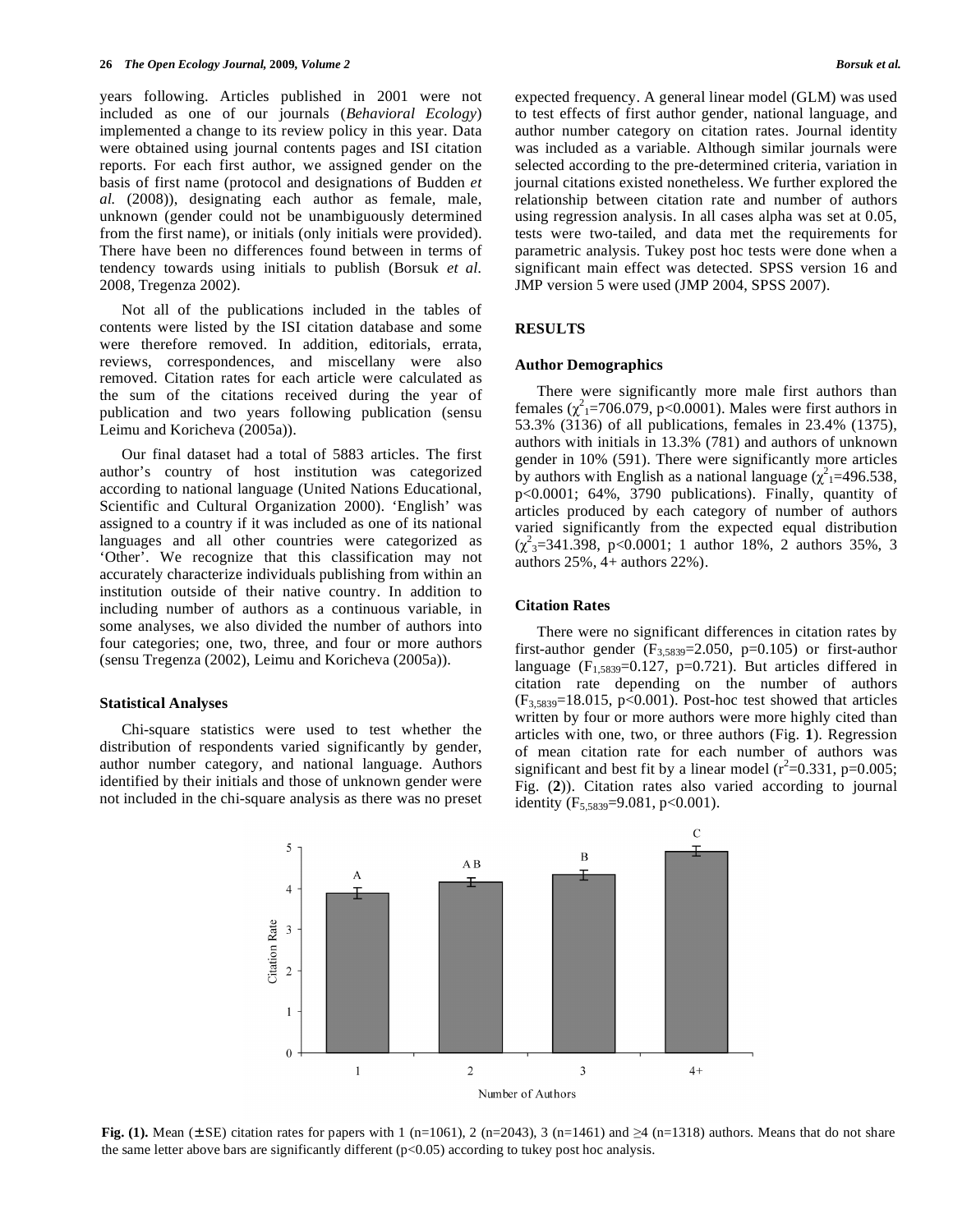

**Fig. (2).** Linear regression of mean citation rate for each number of authors ( $y = 0.196x + 3.910$ ).

## **DISCUSSION**

 Publication bias refers to the potential for some studies to be subject to assessment based on attributes other than the scientific merit of the article in question (Lortie *et al.* 2007, Paludi and Bauer 1983, Tregenza 2002). In this paper, we tested the null hypotheses that citation rates are not affected by first author gender, first author national language and number of authors. We detected no statistical bias by gender and language, but a significant difference by number of authors. This does not necessarily deny the existence of attitudinal bias, as if present, they may counteract each other and thus become much more difficult to detect.

 The number of publishing males in this ecological data set was significantly greater than female authors. Consistent with our null hypothesis, there were no significant differences in citation rates between male authors, female authors, authors of unknown gender and those identified by their initials. This may be partially attributable to the higher proportion of women working in the ecological field as compared to other scientific disciplines such as physics or mathematics (National Science Foundation 2006), in conjunction with the attitudes within these fields associated with individuals of each gender. These results suggest that author gender does not play a significant role in researchers' decisions on which literature to cite in ecology.

 Approximately 64% of articles were from authors emerging from countries with English as a national language. This discrepancy may be produced by a difference in submission rates; we were unable to assess this possibility in the present study, but future work should evaluate the role of submission rates. The greater number of publications from English-speaking countries is also consistent with previous findings which showed that articles written by authors from native English speaking countries were more likely to be accepted for publication (Tregenza 2002). Standard journal policies create pressure for authors whose primary language is not English to write articles in English (Bakewell 1992, Egger *et al.* 1997, Tregenza 2002). These authors may have more difficulties writing in a language other than their first. However, despite the obstacles associated with publishing in English language journals encountered by non English speakers, the citation rate between probable native and nonnative English speakers did not differ.

 We found a significant increase in citation rates with number of authors, which suggests that the number of authors is an important attribute of a publication. There are several possible explanations for this. Previous studies have similarly found that articles with four or more authors were both more likely to be accepted and cited (Leimu and Koricheva 2005a, Tregenza 2002). As the number of authors increases, opportunities for self-citations concomitantly